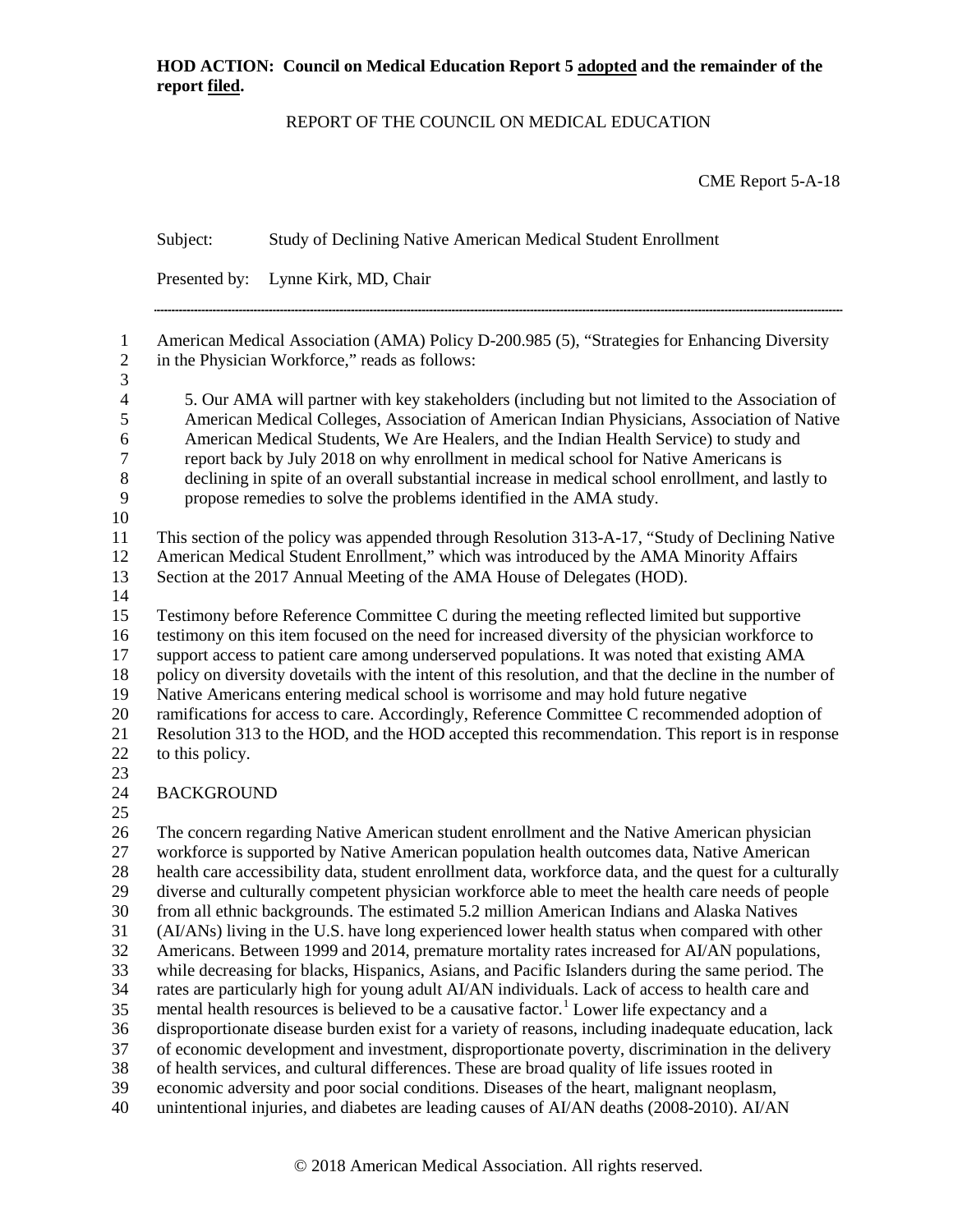individuals born today have a life expectancy 4.4 years shorter than the U.S. population as a whole<sup>[2](#page-10-1)</sup>

2 and seven years shorter than non-Hispanic whites.<sup>[3](#page-10-2)</sup> In a 2016 U.S. Government Accountability

Office report to Congress, difficulties in filling health care provider vacancies and long wait times

4 for primary care appointments were noted to be contributing factors to the health care disparities<br>5 facing AI/ANs.<sup>4</sup> A survey by the Harvard School of Public Health found that 23% of AI/ANs

5 facing AI/ANs.<sup>[4](#page-10-3)</sup> A survey by the Harvard School of Public Health found that 23% of AI/ANs

surveyed experienced discrimination when seeking health care, and 15% avoided seeking

 healthcare for themselves or their family because of concern that they would be discriminated against.<sup>5</sup> against.

 The Indian Health Service (IHS), an agency within the U.S. Department of Health and Human Services, states there is "ample opportunity—and pressing need—for physicians practicing a wide range of specializations." The IHS website lists numerous job openings across multiple medical 13 specialties and geographic locations.<sup>[6](#page-10-5)</sup> Federal law requires that absolute preference be given to AI/AN applicants. Out of the total active MD workforce (approximately 850,000) in the U.S., 0.4% 15 (3,400) are self-identified as  $AI/AN$ .<sup>[7](#page-10-6)</sup>

17 In addition to the positive impact on the educational environment through, for example—(1) cultural competence in care delivery; (2) intellectual benefits; and (3) interpersonal benefits for 19 patients, learners and faculty<sup>[8](#page-10-7)</sup>— increasing AI/AN medical school enrollment would translate into an increase in the AI/AN physician workforce. A workforce increase of this nature could positively impact AI/AN population health and improve access to physician services. A report from the Health Resources and Services Administration on physician workforce characteristics found that minority physicians have a greater propensity to practice in physician shortage areas (although the 24 report did not specifically address AI/AN physicians or the AI/AN population).<sup>[9](#page-10-8)</sup> Another review on this subject concluded that underrepresented minority health professionals have been consistently more likely to deliver health care to the underserved; this study did include AI/AN providers but 27 did not specifically address AI/AN physicians in the findings or conclusions.<sup>[10](#page-10-9)</sup> There are few 28 conclusive data demonstrating that increasing the number of AI/AN medical students (and<br>29 ultimately AI/AN physicians) would result in increased numbers of physicians who serve *l*  ultimately AI/AN physicians) would result in increased numbers of physicians who serve AI/AN communities. A literature search uncovered only one study, published in 1989, which concluded that most AI/AN physicians, while residing in areas with significant AI/AN populations, were  $\frac{1}{2}$  primarily serving non-AI/AN patient populations.<sup>[11](#page-10-10)</sup> Collecting data on AI/AN physician practice patterns has proven difficult for a number of reasons, including the organization of providers to serve AI/AN needs. The Indian Self Determination and Education Assistance Act, also known as Public Law 93-638, allows the IHS to provide funds directly to tribes for administration and delivery of health services.<sup>[12](#page-10-11)</sup> An unintended consequence of this law has been to make collection of provider data difficult. A comprehensive study is currently underway to determine the practice setting and populations served by AI/AN physicians (personal communication with the study author, Siobhan Wescott, February 22, 2018).

When considering the available information on this topic, it is important to note that most data on

AI/AN medical student enrollment and the physician workforce rely on an individual's self-

identification as American Indian, Native American, or Alaska Native. There is no established

definition of AI/AN. The U.S. government relies on each of the 567 recognized tribes to set the

45 standards for inclusion as a member of the tribe and official status of AI/AN or Native American.<sup>[13](#page-10-12)</sup>

Inconsistency in criteria for recognition of AI/AN status may result in inaccuracies and

inconsistencies in data. Some data sources also allow individuals to self-identify as "multiple

race/ethnicity," which may lead to underreporting of AI/AN data.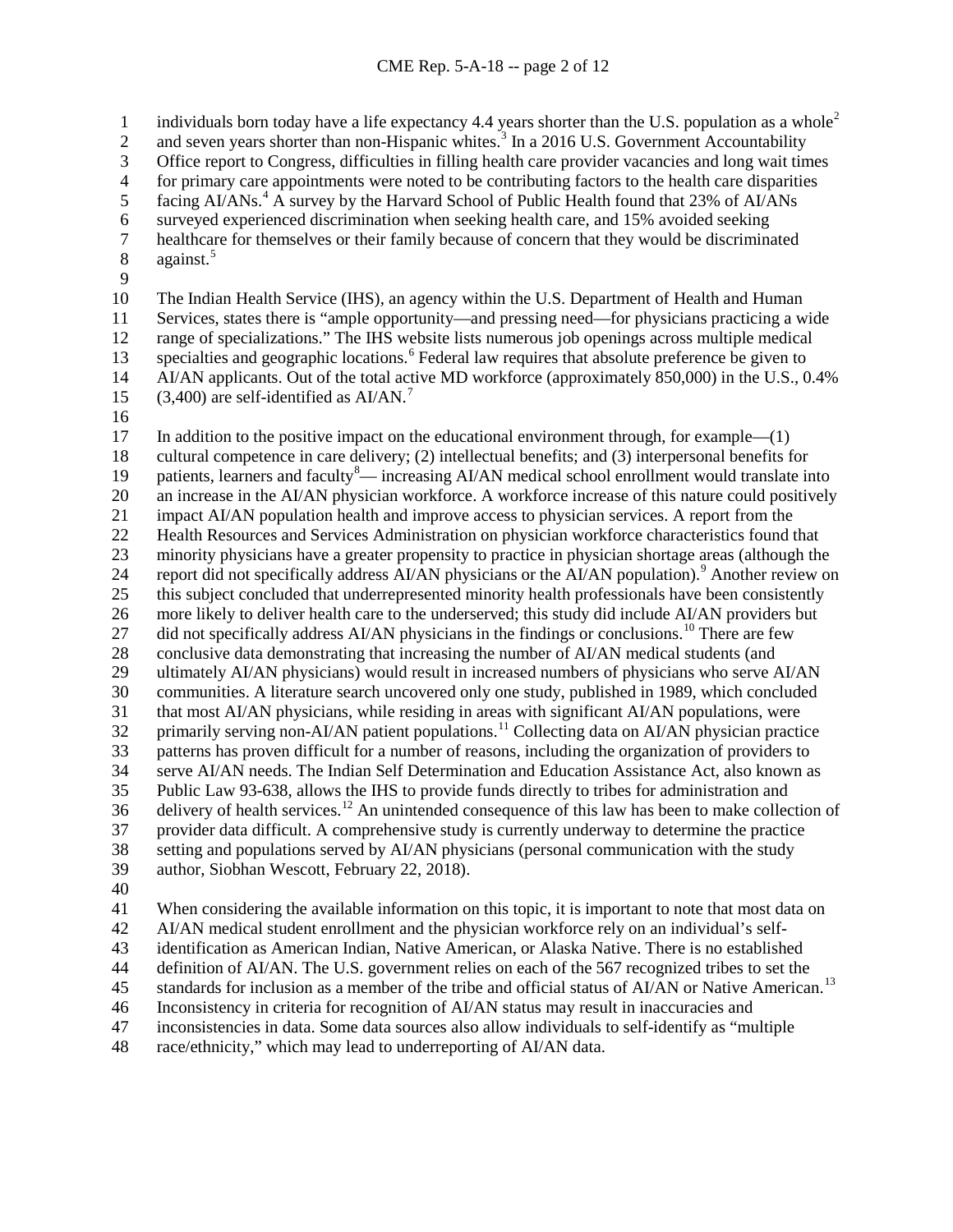# MEDICAL SCHOOL ENROLLMENT OF AI/AN STUDENTS

3 Among the ethnic groups traditionally considered to be underrepresented in medicine, AI/AN ethnicity is the least represented among U.S. allopathic medical students. Data from the

4 ethnicity is the least represented among U.S. allopathic medical students. Data from the<br>5 Association of American Medical Colleges (AAMC) show that in 2016 a total of 20 sch

Association of American Medical Colleges (AAMC) show that in 2016 a total of 20 schools

 reported at least one applicant who self-identified as AI/AN. The percentage of AI/AN applicants to these schools ranged from 0.9% to 3.8% of the total applicant pool. AAMC enrollment data for

academic year 2016-17 show that 223 students, or 0.25% of the total allopathic medical school

enrollees, self-identified as AI/AN. The majority of these students were enrolled in medical schools

in Oklahoma (20), New Mexico (17), Minnesota (17), Texas (16), North Dakota (15), and Arizona

(10). For the allopathic medical school graduating class of 2016, 31 individuals, or 0.16%, self-

12 identified as  $A1/AN$ <sup>[14](#page-10-13)</sup> Since 2002, the number of  $A1/AN$  applicants and matriculants to allopathic

- 13 medical schools has been relatively consistent, despite the increase in the overall number of applicants and enrollees. applicants and enrollees.
- 

Data for osteopathic medical schools show that in 2016, a total of 51 applicants, or 0.3%, self-

identified as AI/AN. Over the last 15 years, the number of AI/AN applicants to osteopathic schools

has remained relatively constant (between 38 to 69 annually). Nine AI/AN students, or 0.1% of the

total enrollee pool, matriculated into osteopathic schools in 2016. Data were not available for

AI/AN enrollment in individual osteopathic medical schools in 2016, but the greatest numbers of

21 applications were to schools located in Arizona  $(31)$ , Pennsylvania  $(32)$  and Oklahoma  $(29)$ .<sup>[15](#page-10-14)</sup>

These data likely include students who applied to multiple programs.

 Data regarding allopathic and osteopathic AI/AN applicants and enrollment are shown in the table at the end of this report. There are no data on the number of AI/AN applicants who applied to both allopathic and osteopathic programs. Of note, while both the Liaison Committee on Medical Education and the Commission on Osteopathic College Accreditation have standards requiring 28 medical schools to achieve diversity in enrollment, the standards do not specify what groups the<br>29 schools must include in their respective definitions of diversity and efforts to achieve diversity schools must include in their respective definitions of diversity and efforts to achieve diversity outcomes.<sup>[16](#page-10-15) [17](#page-10-16)</sup>

 Although the absolute numbers of applicants and matriculants, albeit small, have remained relatively constant over the last 15 years, the growth in total medical school applications and enrollment has resulted in a declining percentage of AI/AN applicants and matriculating students. This has occurred despite the emphasis on increasing diversity in matriculants to medical school and the physician workforce; an acceptance rate for AI/AN (44.9%) that exceeds all other racial and ethnic groups, including whites; and increases in the applicant and matriculation rates for other groups traditionally identified as underrepresented in medicine.[18](#page-11-0) These data indicate that efforts to recruit AI/AN students to enter health professions education are inadequate.

#### MEDICAL SCHOOL AND HEALTH PROFESSIONS PROGRAMS TO SUPPORT AI/AN ENTRY INTO HEALTH CARE CAREERS

 The relative decline in AI/AN applicants and matriculants has occurred despite focused efforts by institutions in states with large AI/AN populations. Several medical schools, alone or in

collaboration with other schools, have implemented programs to encourage and support AI/AN

students into the health professions.

For example, the North Dakota School of Medicine and Health Sciences has developed the Indians

Into Medicine Program (INMED™), a comprehensive program designed to assist American Indian

students who aspire to be health professionals and to meet the needs of tribal communities.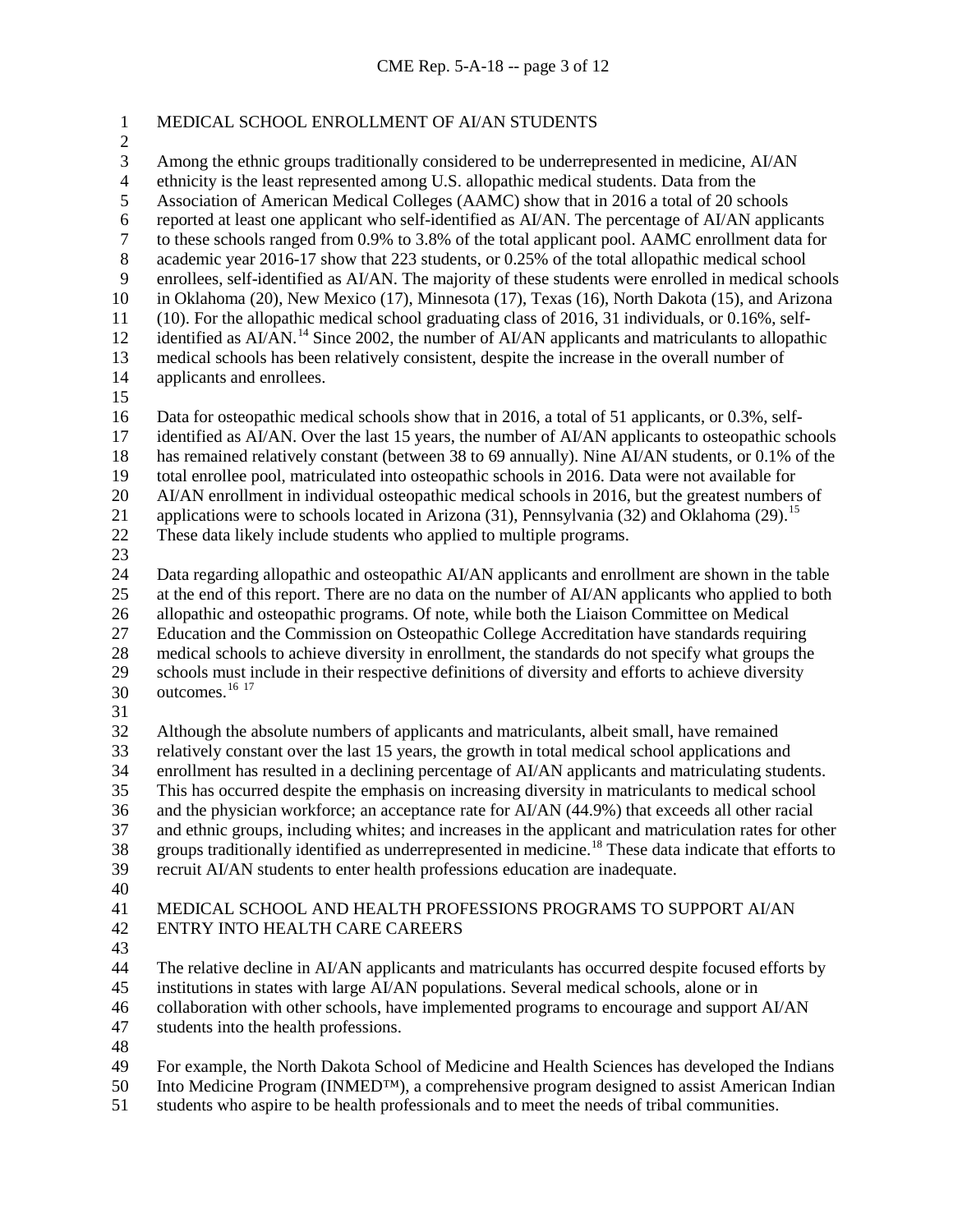Established in 1973, the program aims to address three major problems: 1) too few health

professionals in AI communities, 2) too few AI health professionals, and 3) the substandard level

3 of health and health care in AI communities. INMED support services include academic and<br>4 personal counseling for students, assistance with financial aid applications, and summer enric

4 personal counseling for students, assistance with financial aid applications, and summer enrichment<br>5 sessions at the junior high through professional school levels. Each year, more than 100 AI students

sessions at the junior high through professional school levels. Each year, more than 100 AI students

6 attend INMED's annual summer enrichment sessions at the junior high, high school, and medical<br>7 energy energy levels. These summer programs bolster participants' math and science backgrounds

7 preparatory levels. These summer programs bolster participants' math and science backgrounds<br>8 and introduce them to health careers.<sup>19</sup> 8 and introduce them to health careers.<sup>[19](#page-11-1)</sup>

 The state of Oklahoma is home to two medical schools as well as a significant AI population. The University of Oklahoma supports a summer enrichment program which aims to identify and

12 support minority students, including AI students, who aspire to enter medical school.<sup>[20](#page-11-2)</sup> In 2014 the

13 Oklahoma State University Center for Health Sciences, which houses the Oklahoma State<br>14 University College of Osteopathic Medicine (OSUCOM), launched an Office for the Adva

University College of Osteopathic Medicine (OSUCOM), launched an Office for the Advancement

 of American Indians in Medicine and Science (OAAIMS) to recruit more American Indian high school and college students into medicine and science careers. Through mentoring and targeted

programs, the initiative aims to increase the number of American Indians practicing medicine and

working in the science fields. Ultimately, efforts made by the OAAIMS are intended to provide

Native American students the means to be successful in these fields by offering hands-on

20 experiences that combine Native culture, medicine, and science.<sup>[21](#page-11-3)</sup> Programs include a culturally-

based scientific expedition experience for high school students, residential camps with simulation

exercises, and a number of outreach programs on-site with tribal partnerships. These focused

 efforts have been effective, as OSUCOM's latest incoming class of 2017 included 17 students who 24 self-identified as  $AI/AN.<sup>22</sup>$  $AI/AN.<sup>22</sup>$  $AI/AN.<sup>22</sup>$ 

The University of Minnesota Medical School (UMMS) founded its Duluth campus in 1972

specifically for the purpose of serving the needs of rural Minnesota and Native American

28 communities and to be a national leader in improving health care access and outcomes in rural<br>29 Minnesota and AI/AN communities. The UMMS also launched the Center for American Indian

Minnesota and AI/AN communities.The UMMS also launched the Center for American Indian and

30 Minority Health in 1987.<sup>[23](#page-11-5)</sup> The purpose of the Center is to raise the health status of American

Indians and Alaska Natives by: 1) recruiting and educating Native American medical students, 2)

increasing awareness of American Indian health care issues, and 3) conducting research that serves

the health interests of Native American communities.

Five medical schools in the southwest—the Universities of Arizona (Phoenix and Tucson),

Colorado, New Mexico, and Utah—identified a collective need to increase student diversity,

particularly with regard to AI/AN students. These five schools created the "4 Corners Alliance,"

and, in collaboration with the Association of American Indian Physicians, invite pre-med/health

American Indian students to a free two-day Pre-Admissions Workshop (PAW) annually. The PAW

aims to provide students with the information and skills necessary to succeed in the medical and

- 41 health professions school admission process. $^{24}$  $^{24}$  $^{24}$
- 

Medical schools also have developed programs to address AI/AN health. For example, the

University of Washington School of Medicine offers an Indian Health Pathways Certificate

Program for medical students. The program's goals are to: 1) prepare both native and non-native

medical students for careers in AI/AN health, 2) encourage research on AI/AN health issues, and 3)

47 enhance curriculum on AI/AN health issues at the University of Washington School of Medicine.<sup>[25](#page-11-7)</sup>

On a national level, the IHS supports AI/AN entry into the health professions and opportunities to

explore career paths in AI/AN health care. Scholarships are available through the IHS Scholarship

program, which has awarded more than 7,000 health professions scholarships since 1978. The IHS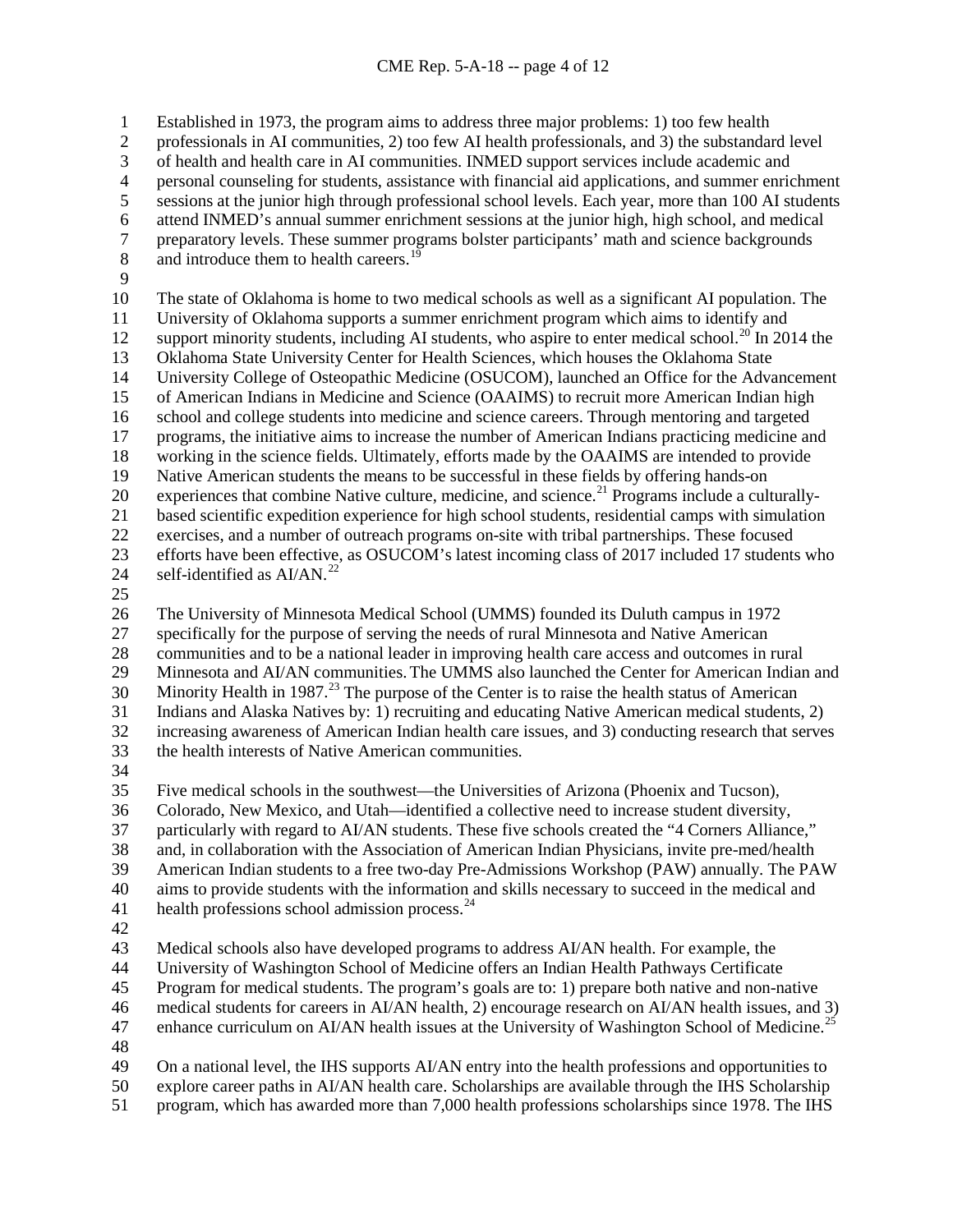website provides links to allow potential students to arrange IHS externships (with salary), and to coordinate AI/AN clerkship opportunities for medical students. In addition, post-graduation 3 financial support is available through the IHS, with a loan repayment program of \$20,000 per year<br>4 of commitment (maximum \$40,000) for health professions education loans, as well as a 4 of commitment (maximum \$40,000) for health professions education loans, as well as a supplemental loan repayment program. The IHS also participates in the National Health supplemental loan repayment program. The IHS also participates in the National Health Service 6 Corps loan repayment program, with awards up to  $$50,000$  for a two-year commitment.<sup>[26](#page-11-8)</sup>  $\begin{array}{c} 7 \\ 8 \end{array}$ The University of Wisconsin, in collaboration with tribal organizations in Wisconsin and the Great Lakes Region, supports an outreach program, We are Healers, which aims to inspire AI youth to 10 envision themselves as health professionals through stories of Native role models.<sup>[27](#page-11-9)</sup> Two organizations specifically provide support for AI/AN students aspiring to become physicians: 13 the Association of American Indian Physicians (AAIP) and the Association of Native American<br>14 Medical Students (ANAMS). The AAIP, whose mission includes promoting education in the Medical Students (ANAMS). The AAIP, whose mission includes promoting education in the medical disciplines, supports workshops, summer programs, scholarship programs, internships, and fellowships aimed at increasing the number of AI/AN students entering the health professions.<sup>[28](#page-11-10)</sup> The ANAMS, whose mission is to assist with the recruitment, retention, and support of AI/AN students into medicine and other health careers, provides information on a number of scholarship 19 opportunities available to AI/AN students.<sup>[29](#page-11-11)</sup> The causes of the declining percentages of applicants and matriculants are not clear, but in part may be explained by the pre-secondary education success of and college education opportunities for AI/AN students. AI/AN students have the highest high school dropout rates among all racial 24 and ethnic groups tracked by the National Center for Educational Statistics (NCES).<sup>[30](#page-11-12)</sup> Additionally, the college enrollment rate (23%) for AI/AN 18- to 24-year-olds is the lowest of all ethnic and 26 racial groups tracked by the NCES.<sup>[31](#page-11-13)</sup> A recent survey of AI/ANs found that for almost half of 27 respondents, college attendance was never discussed during adolescence and young adulthood.<sup>3</sup> 28 Overall, the AI/AN college graduation rate of 9.3% is well below the national average of 20.3%.<br>29 The relative ineffectiveness of health professions pipeline programs for AI/AN has been describe The relative ineffectiveness of health professions pipeline programs for AI/AN has been described in the literature, possibly attributable to less rigor in primary and secondary education in science 31 and mathematics. RELEVANT AMA POLICY AND ACTIVITIES A list of relevant AMA policies on this issue is shown in the appendix. These include: • D-200.985, "Strategies for Enhancing Diversity in the Physician Workforce" • H-350.970, "Diversity in Medical Education" • H-350.979, "Increase the Representation of Minority and Economically Disadvantaged Populations in the Medical Profession" • H-350.960, "Underrepresented Student Access to US Medical Schools" Aside from policy, since 2002 the AMA has supported the Doctors Back to School™ (DBTS), 44 designed by the AMA Minority Affairs Consortium (today the Minority Affairs Section, or MAS)<br>45 to highlight the need to expand the pipeline of underrepresented minorities (i.e., black, Latino, to highlight the need to expand the pipeline of underrepresented minorities (i.e., black, Latino, Native American) in medicine and eliminate minority health disparities. Through DBTS, physicians and medical students return to their communities to 1) pique young minority students' interest in medicine by introducing them to "real-life" role models and 2) raise awareness of the need for more underrepresented minorities in the physician workforce. To date, DBTS has engaged more than 100,000 underrepresented minority youth. To expand the reach of the program and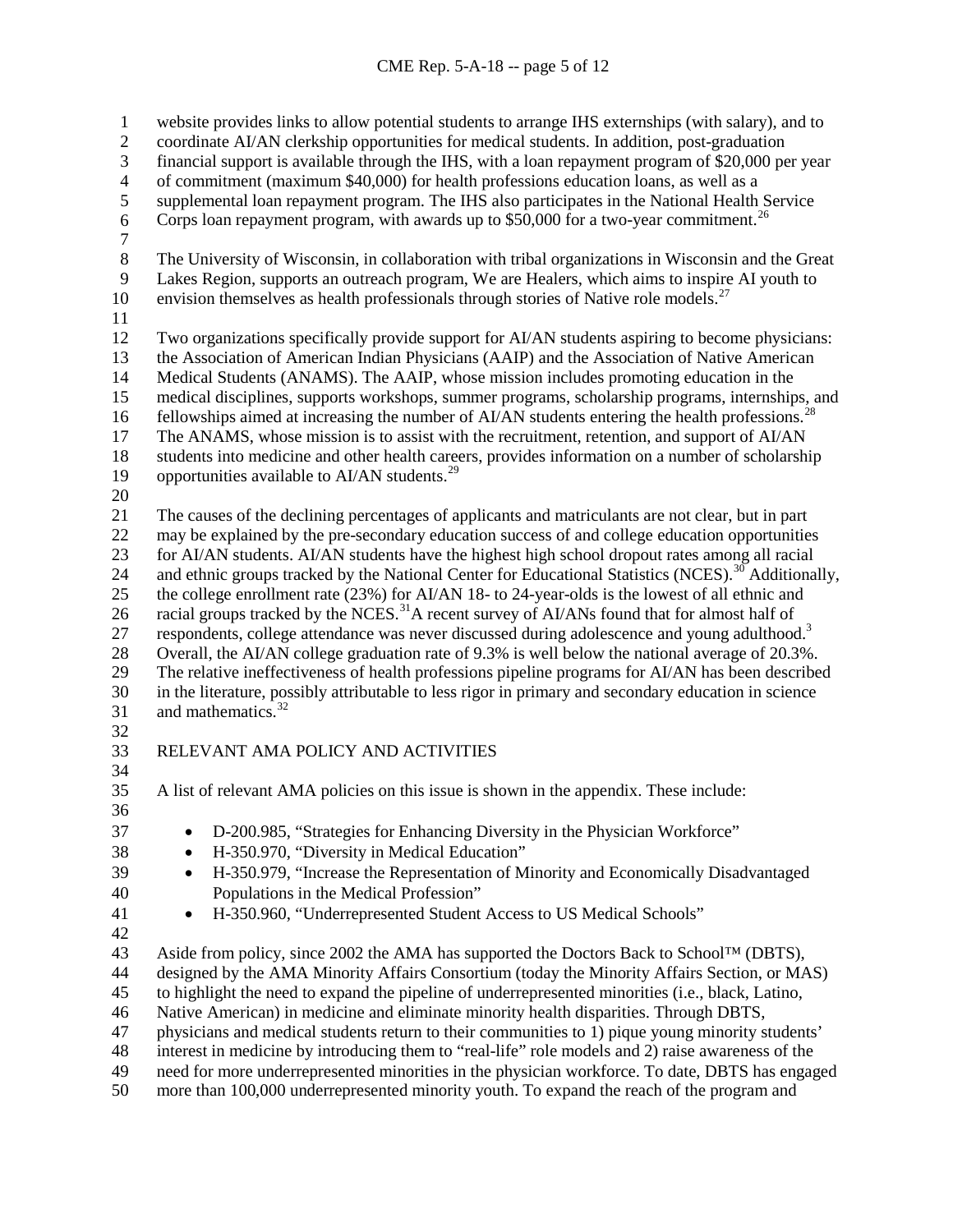number of volunteers, the MAS has developed partnerships with other AMA sections (e.g.,

- Medical Student Section); medical societies/associations (e.g., American Society of
- Anesthesiologists; Association of American Medical Colleges); coalitions (e.g., Commission to
- 4 End Health Care Disparities); nonprofit organizations (e.g., National Minority Quality Forum), and<br>5 diversity pipeline programs in medicine (e.g., Tour for Diversity; Mentoring in Medicine).
- diversity pipeline programs in medicine (e.g., Tour for Diversity; Mentoring in Medicine).
- 6<br>7
- 7 Each year, the MAS also partners with the AMA Foundation's Physicians of Tomorrow<br>8 scholarship program to offer the Minority Scholars Award to underrepresented minority
- scholarship program to offer the Minority Scholars Award to underrepresented minority medical
- students, with \$10,000 awards toward their tuition expenses. Up to two students can be nominated
- by each medical school dean. In recent years, awards have been disbursed to 20-25 recipients
- annually. Since the inception of the program in 2004, 11 recipients have self-identified as Native Alaskans.
- 
- **SUMMARY**
- 

 Despite the current level of support, outreach, and pipeline programs as noted above, the number of AI/AN applicants/matriculants to medical schools remains quite low and essentially unchanged

- over the last 15 years, even as the total enrollment in U.S. medical schools has markedly increased.
- 

20 Although AI/AN students who are able to succeed in pre-medical training have ample opportunity<br>21 and high rates of success in gaining entry into medical schools, the current primary and secondary

and high rates of success in gaining entry into medical schools, the current primary and secondary

education infrastructure and socioeconomic factors for AI/AN students may be inadequate to

promote successful entry in larger numbers into college-level education. While health professions

24 pipeline programs to promote AI/AN entry are in place at a number of institutions, and these

programs are showing success at the local level to promote medicine as a career path for AI/AN

students, they are limited in size and scope and have not been successful to date in increasing

AI/AN diversity in overall medical school enrollment or the physician workforce. Future initiatives

might benefit from focused efforts to improve preparation of AI/AN students for entry into post-

secondary education, particularly in the areas of science and mathematics.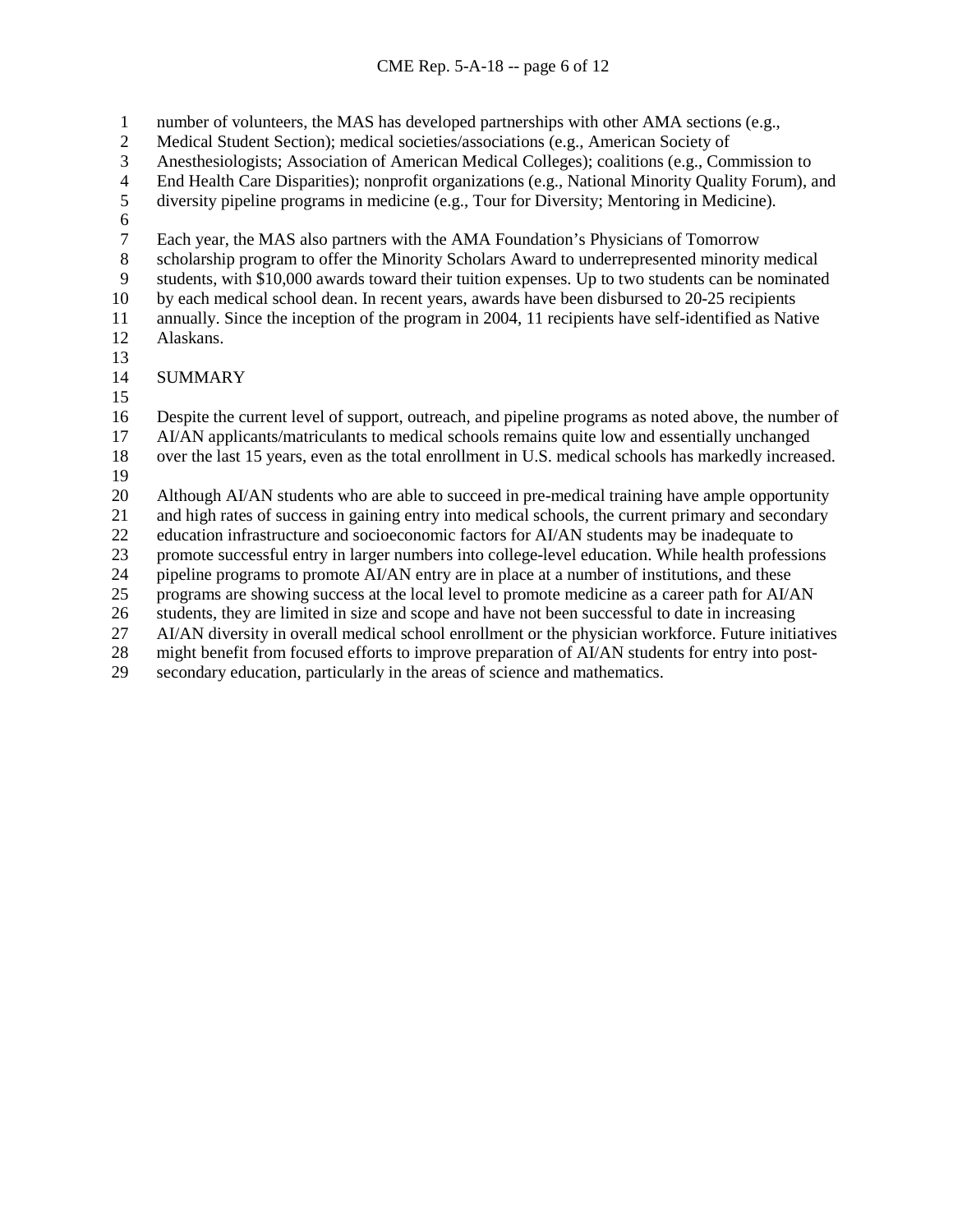## TABLE: AI/AN APPLICANTS AND ENROLLMENT AT U.S. ALLOPATHIC AND OSTEOPATHIC MEDICAL SCHOOLS

| Year      | Allopathic medical schools |                       |                       | Osteopathic medical schools |                       |                       |
|-----------|----------------------------|-----------------------|-----------------------|-----------------------------|-----------------------|-----------------------|
|           | AI/AN<br>applicants        | AI/AN<br>matriculants | Total<br>matriculants | <b>AI/AN</b><br>applicants  | AI/AN<br>matriculants | Total<br>matriculants |
| $16-17$   | 127                        | 54                    | 21,025                | 54                          | 21                    | 7,575                 |
| $15 - 16$ | 115                        | 55                    | 20,627                | 30                          | 20                    | 7,219                 |
| $14 - 15$ | 117                        | 53                    | 20,343                | 39                          | 26                    | 7,012                 |
| 13-14     | 110                        | 43                    | 20,055                | 38                          | 30                    | 6,636                 |
| $12 - 13$ | 108                        | 52                    | 19,517                | 46                          | 32                    | 5,986                 |
| $11 - 12$ | 101                        | 46                    | 19,230                | 40                          | 27                    | 5,788                 |
| $10 - 11$ | 114                        | 55                    | 18,665                | 40                          | 32                    | 5,428                 |
| $09-10$   | 111                        | 51                    | 18,390                | 43                          | 23                    | 5,227                 |
| 08-09     | 131                        | 66                    | 18,036                | 51                          | 39                    | 4,950                 |
| $07-08$   | 152                        | 67                    | 17,759                | 59                          | 34                    | 4,528                 |
| 06-07     | 147                        | 70                    | 17,880*               | 63                          | 22                    | 4,055                 |
| $05-06$   | 95                         | 38                    | 17,435*               | 59                          | 22                    | 3,908                 |
| $04 - 05$ | 107                        | 53                    | 17,109*               | 63                          | 28                    | 3,646                 |
| 03-04     | 85                         | 38                    | 17,118*               | 60                          | 18                    | 3,308                 |
| $02-03$   | 112                        | 56                    | 16,488                | 55                          | 26                    | 3,079                 |

Allopathic data extracted from data tables found on the AAMC website, unless otherwise noted.

Osteopathic data extracted from data tables found on the AACOM website.

\* Data from Barzansky B, Etzel S. Medical Schools in the United States, *JAMA* annual data publications. Data are for first year enrollment, not matriculants.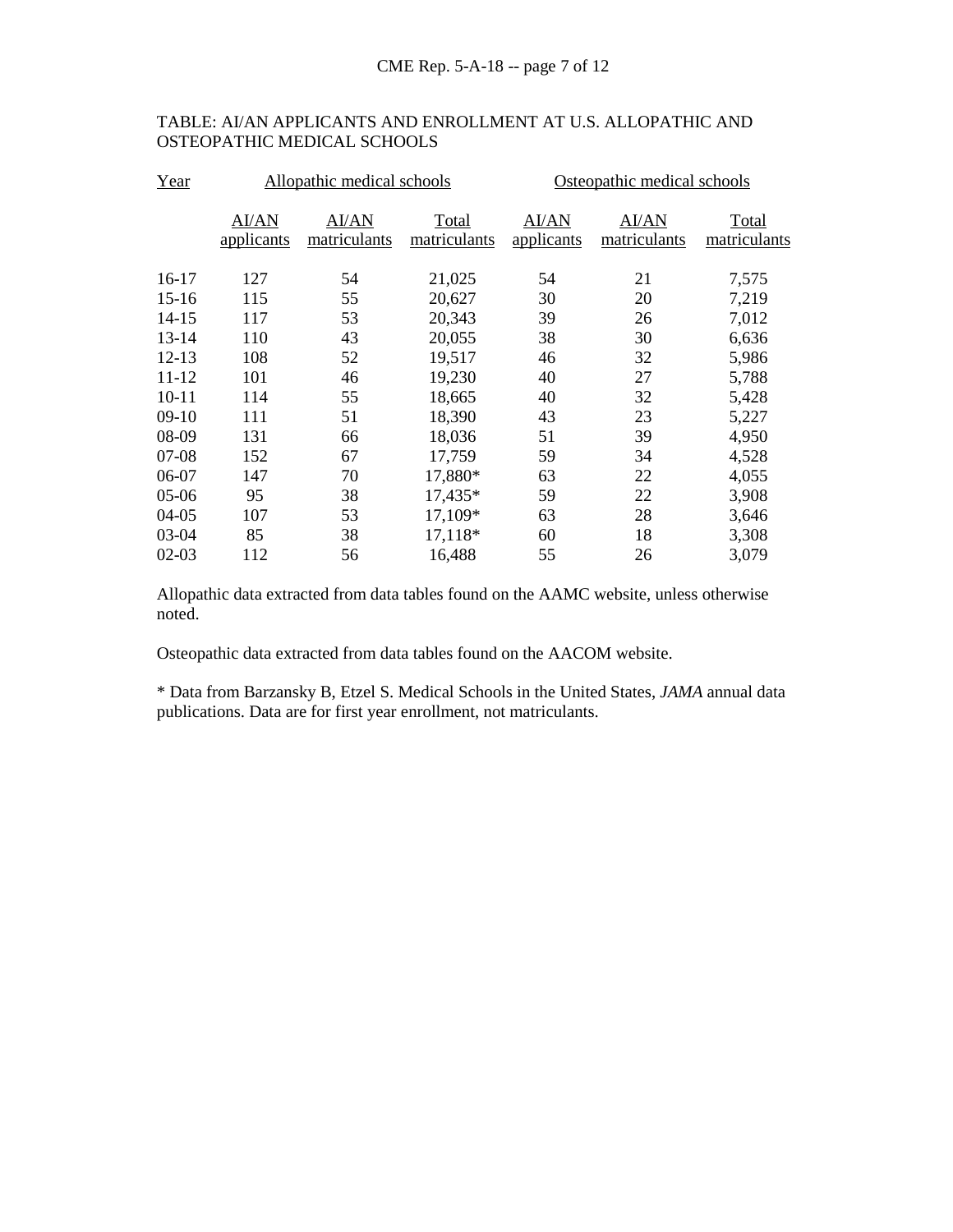## APPENDIX: RELEVANT AMA POLICY

#### **D-200.985, "Strategies for Enhancing Diversity in the Physician Workforce"**

1. Our AMA, independently and in collaboration with other groups such as the Association of American Medical Colleges (AAMC), will actively work and advocate for funding at the federal and state levels and in the private sector to support the following: a. Pipeline programs to prepare and motivate members of underrepresented groups to enter medical school; b. Diversity or minority affairs offices at medical schools; c. Financial aid programs for students from groups that are underrepresented in medicine; and d. Financial support programs to recruit and develop faculty members from underrepresented groups.

2. Our AMA will work to obtain full restoration and protection of federal Title VII funding, and similar state funding programs, for the Centers of Excellence Program, Health Careers Opportunity Program, Area Health Education Centers, and other programs that support physician training, recruitment, and retention in geographically-underserved areas.

3. Our AMA will take a leadership role in efforts to enhance diversity in the physician workforce, including engaging in broad-based efforts that involve partners within and beyond the medical profession and medical education community.

4. Our AMA will encourage the Liaison Committee on Medical Education to assure that medical schools demonstrate compliance with its requirements for a diverse student body and faculty.

5. Our AMA will partner with key stakeholders (including but not limited to the Association of American Medical Colleges, Association of American Indian Physicians, Association of Native American Medical Students, We Are Healers, and the Indian Health Service) to study and report back by July 2018 on why enrollment in medical school for Native Americans is declining in spite of an overall substantial increase in medical school enrollment, and lastly to propose remedies to solve the problems identified in the AMA study.

6. Our AMA will develop an internal education program for its members on the issues and possibilities involved in creating a diverse physician population.

7. Our AMA will provide on-line educational materials for its membership that address diversity issues in patient care including, but not limited to, culture, religion, race and ethnicity.

8. Our AMA will create and support programs that introduce elementary through high school students, especially those from groups that are underrepresented in medicine (URM), to healthcare careers.

9. Our AMA will create and support pipeline programs and encourage support services for URM college students that will support them as they move through college, medical school and residency programs.

10. Our AMA will recommend that medical school admissions committees use holistic assessments of admission applicants that take into account the diversity of preparation and the variety of talents that applicants bring to their education.

11. Our AMA will advocate for the tracking and reporting to interested stakeholders of demographic information pertaining to URM status collected from Electronic Residency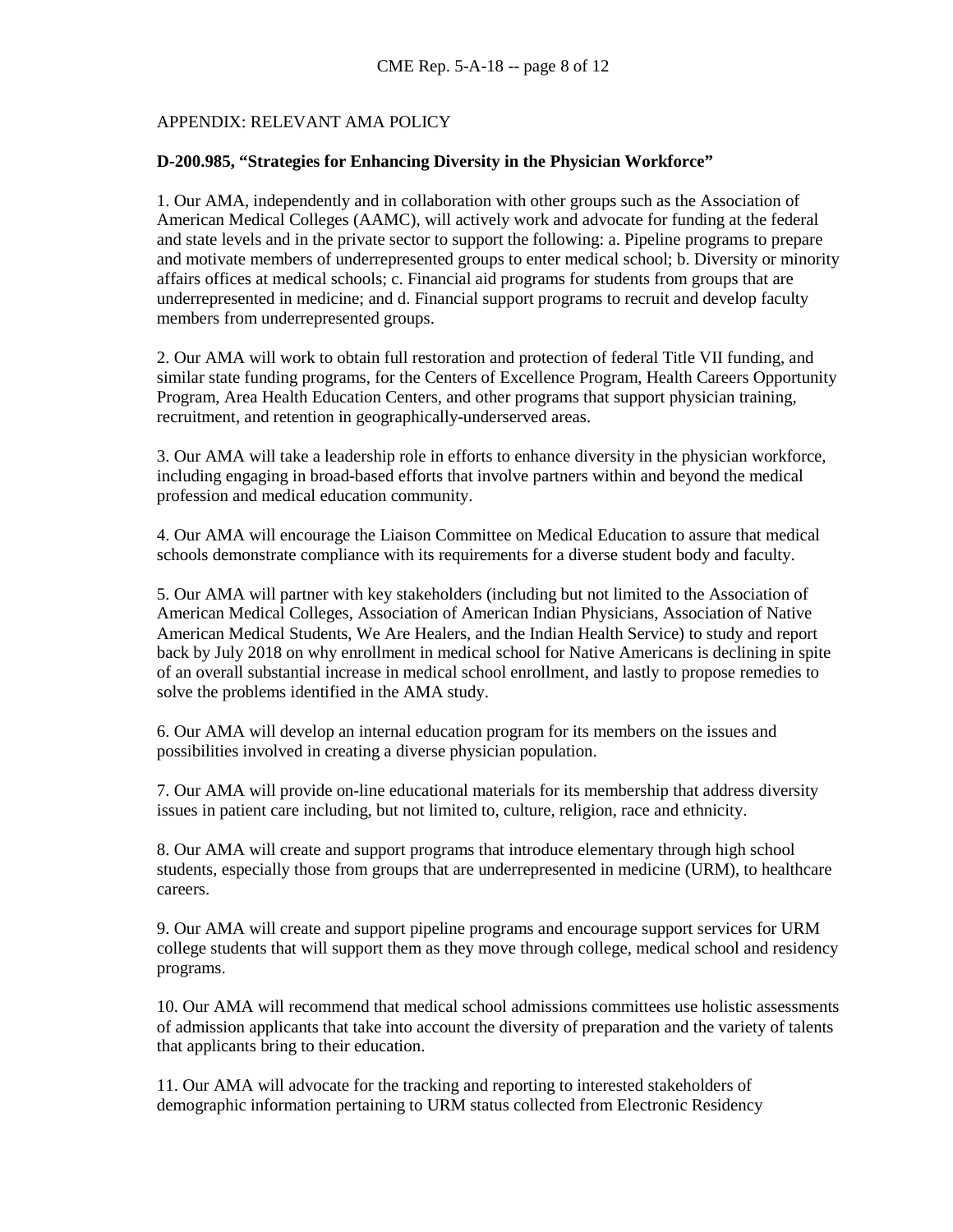Application Service (ERAS) applications through the National Resident Matching Program (NRMP).

12. Our AMA will continue the research, advocacy, collaborative partnerships and other work that was initiated by the Commission to End Health Care Disparities. (CME Rep. 1, I-06 Reaffirmation I-10 Reaffirmation A-13 Modified: CCB/CLRPD Rep. 2, A-14 Reaffirmation: A-16 Appended: Res. 313, A-17 Appended: Res. 314, A-17)

## **H-350.970, "Diversity in Medical Education"**

Our AMA will: (1) request that the AMA Foundation seek ways of supporting innovative programs that strengthen pre-medical and pre-college preparation for minority students; (2) support and work in partnership with local state and specialty medical societies and other relevant groups to provide education on and promote programs aimed at increasing the number of minority medical school admissions; applicants who are admitted; and (3) encourage medical schools to consider the likelihood of service to underserved populations as a medical school admissions criterion. (BOT Rep. 15, A-99 Reaffirmed: CME Rep. 2, A-09 Reaffirmed in lieu of Res. 311, A-15)

## **H-350.979, "Increase the Representation of Minority and Economically Disadvantaged Populations in the Medical Profession"**

Our AMA supports increasing the representation of minorities in the physician population by: (1) Supporting efforts to increase the applicant pool of qualified minority students by: (a) Encouraging state and local governments to make quality elementary and secondary education opportunities available to all; (b) Urging medical schools to strengthen or initiate programs that offer special premedical and pre-collegiate experiences to underrepresented minority students; (c) urging medical schools and other health training institutions to develop new and innovative measures to recruit underrepresented minority students, and (d) Supporting legislation that provides targeted financial aid to financially disadvantaged students at both the collegiate and medical school levels. (2) Encouraging all medical schools to reaffirm the goal of increasing representation of underrepresented minorities in their student bodies and faculties.

(3) Urging medical school admission committees to consider minority representation as one factor in reaching their decisions.

(4) Increasing the supply of minority health professionals.

(5) Continuing its efforts to increase the proportion of minorities in medical schools and medical school faculty.

(6) Facilitating communication between medical school admission committees and premedical counselors concerning the relative importance of requirements, including grade point average and Medical College Aptitude Test scores.

(7) Continuing to urge for state legislation that will provide funds for medical education both directly to medical schools and indirectly through financial support to students.

(8) Continuing to provide strong support for federal legislation that provides financial assistance for able students whose financial need is such that otherwise they would be unable to attend medical school.

(CLRPD Rep. 3, I-98 Reaffirmed: CLRPD Rep. 1, A-08)

## **H-350.960, "Underrepresented Student Access to US Medical Schools"**

Our AMA: (1) recommends that medical schools should consider in their planning: elements of diversity including but not limited to gender, racial, cultural and economic, reflective of the diversity of their patient population; and (2) supports the development of new and the enhancement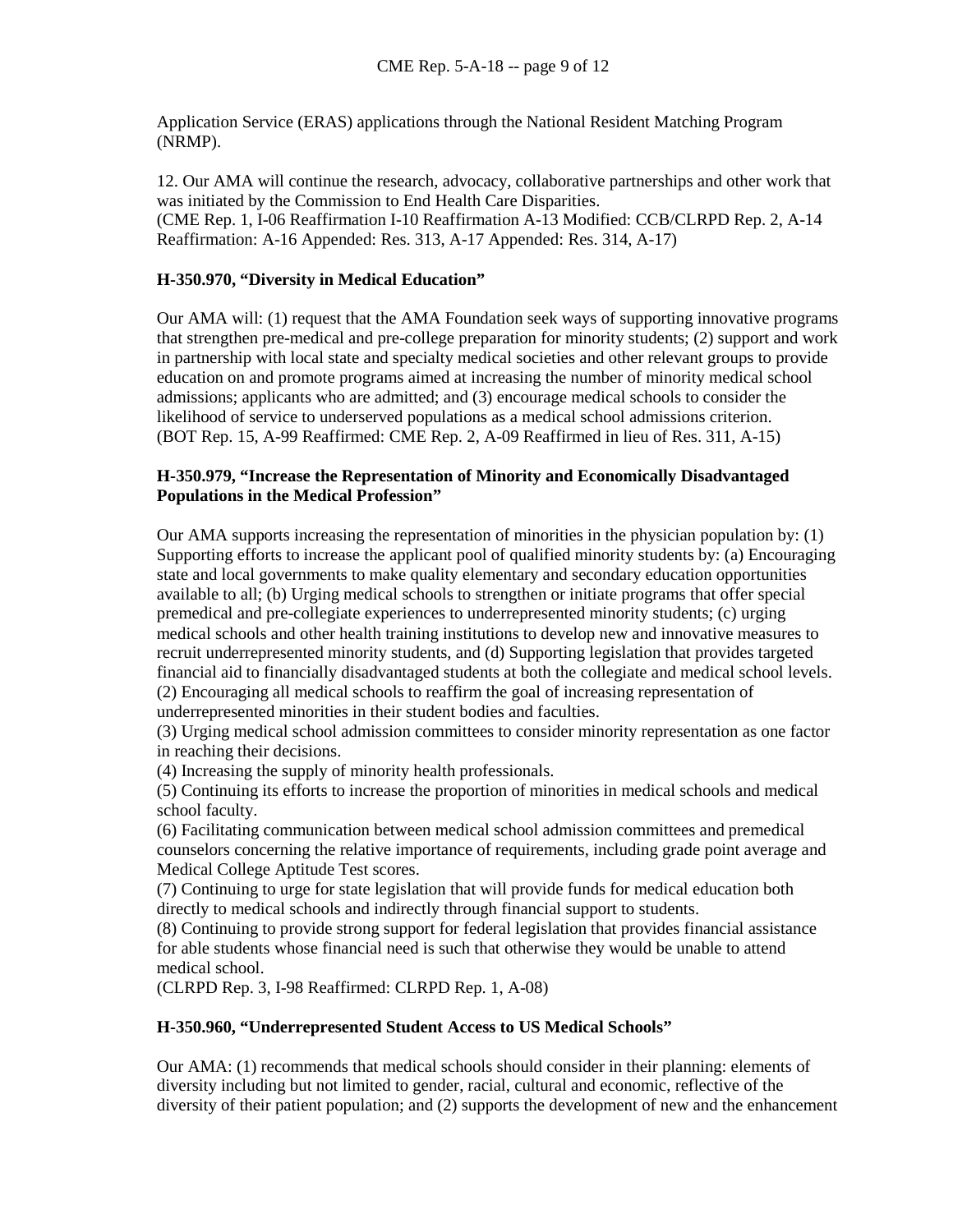of existing programs that will identify and prepare underrepresented students from the high-school level onward and to enroll, retain and graduate increased numbers of underrepresented students. (Res. 908, I-08 Reaffirmed in lieu of Res. 311, A-15)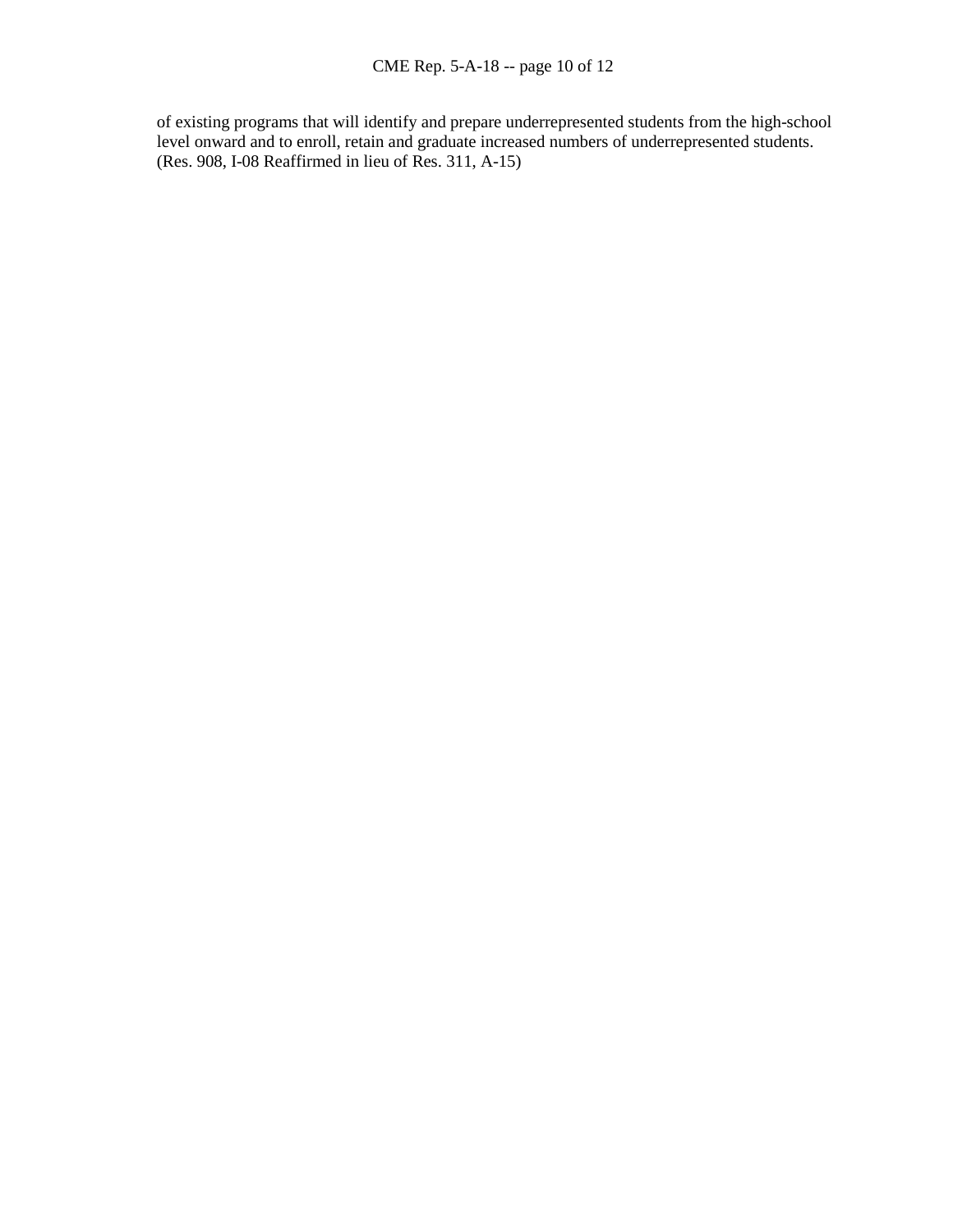#### **REFERENCES**

1 Abbasi J. Why are America Indians dying young? *JAMA*. 2018;319(2):109-111.

<span id="page-10-1"></span><span id="page-10-0"></span><sup>2</sup> U.S. Department of Health and Human Services; Indian Health Service Fact Sheet. Available at: https://www.ihs.gov/newsroom/factsheets/disparities/. Accessed December 14, 2017.

<span id="page-10-2"></span><sup>3</sup> Sancar, F, Abbassi J, Bucher K. Mortality among American Indians and Alaska natives. *JAMA*. 2018;319(2):112.

<span id="page-10-3"></span><sup>4</sup> United States Government Accountability Office. Report to the Committee on Indian Affairs, U.S. Senate. GAO-16-333. March 2016.

<span id="page-10-4"></span><sup>5</sup> Discrimination in America: Experiences and Views of Native Americans, November 2017. Available at: https://www.npr.org/documents/2017/nov/NPR-discrimination-native-americans-final.pdf. Accessed January 2, 2018.

<span id="page-10-5"></span><sup>6</sup> Indian Health Service: Health Professions. Available at: https://www.ihs.gov/careeropps/healthprofessions/. Accessed January 2, 2018.

<span id="page-10-6"></span><sup>7</sup> Diversity in the Physican Workforce: Facts and Figures 2014. AAMC. Available at: http://aamcdiversityfactsandfigures.org. Accessed January 2, 2018.

<span id="page-10-7"></span><sup>8</sup> Whitla DK et al. Educational benefits of diversity in medical school: a survey of students. Academic Medicine. 2003;78(5):460-466.

<span id="page-10-8"></span><sup>9</sup> The Physican Workforce: Projections and Research into Current Issues Affecting Supply and Demand. U.S. Department of Health and Human Services. 2008. Available at: https://bhw.hrsa.gov/sites/default/files/bhw/nchwa/projections/physiciansupplyissues.pdf. Accessed January 2, 2018.

<span id="page-10-9"></span> $10$  Saha S, Shipman SA. Race-neutral versus race-conscious workforce policy to improve access to care. Health Affairs; Jan-Feb 2008. Available at: https://www.healthaffairs.org/doi/full/10.1377/hlthaff.27.1.234. Accessed January 2, 2018.

<span id="page-10-10"></span> $11$  Taylor TL. A practice profile of native American physicians. Academic Medicine. 1989 Jul:64(7):393-396.

<span id="page-10-11"></span><sup>12</sup> What is the Tribal Self-Governance Program? Indian Health Service. Available at: https://www.ihs.gov/selfgovernance/aboutus/. Accessed February 22, 2018.

<span id="page-10-12"></span><sup>13</sup> DNAeXplained – Genetic Genealogy. Available at: https://dna-explained.com/2012/12/18/proving-nativeamerican-ancestry-using-dna/. Accessed December 14, 2017.

<span id="page-10-13"></span><sup>14</sup> Association of American Medical Colleges. FACTS: Applicants, Matriculants, Enrollment, Graduates, MD-PhD, and Residency Applicants Data. Available at: https://www.aamc.org/data/facts/. Accessed December 14, 2017.

<span id="page-10-14"></span><sup>15</sup> American Association of Colleges of Osteopathic Medicine. Available at: https://www.aacom.org/. Accessed December 14, 2017.

<span id="page-10-15"></span><sup>16</sup> Functions and Structure of a Medical School: Standards for Accreditation of Medical Education Programs Leading to the MD Degree. March 2016. Available at: www.lcme.org. Accessed January 2, 2018.

<span id="page-10-16"></span><sup>17</sup> Accreditation of Colleges of Osteopathic Medicine: COM Continuing Accreditation Standards. 2017. Available at: www.osteopathic.org/inside-aoa/accreditation/COM-accreditation. Accessed January 2, 2018.